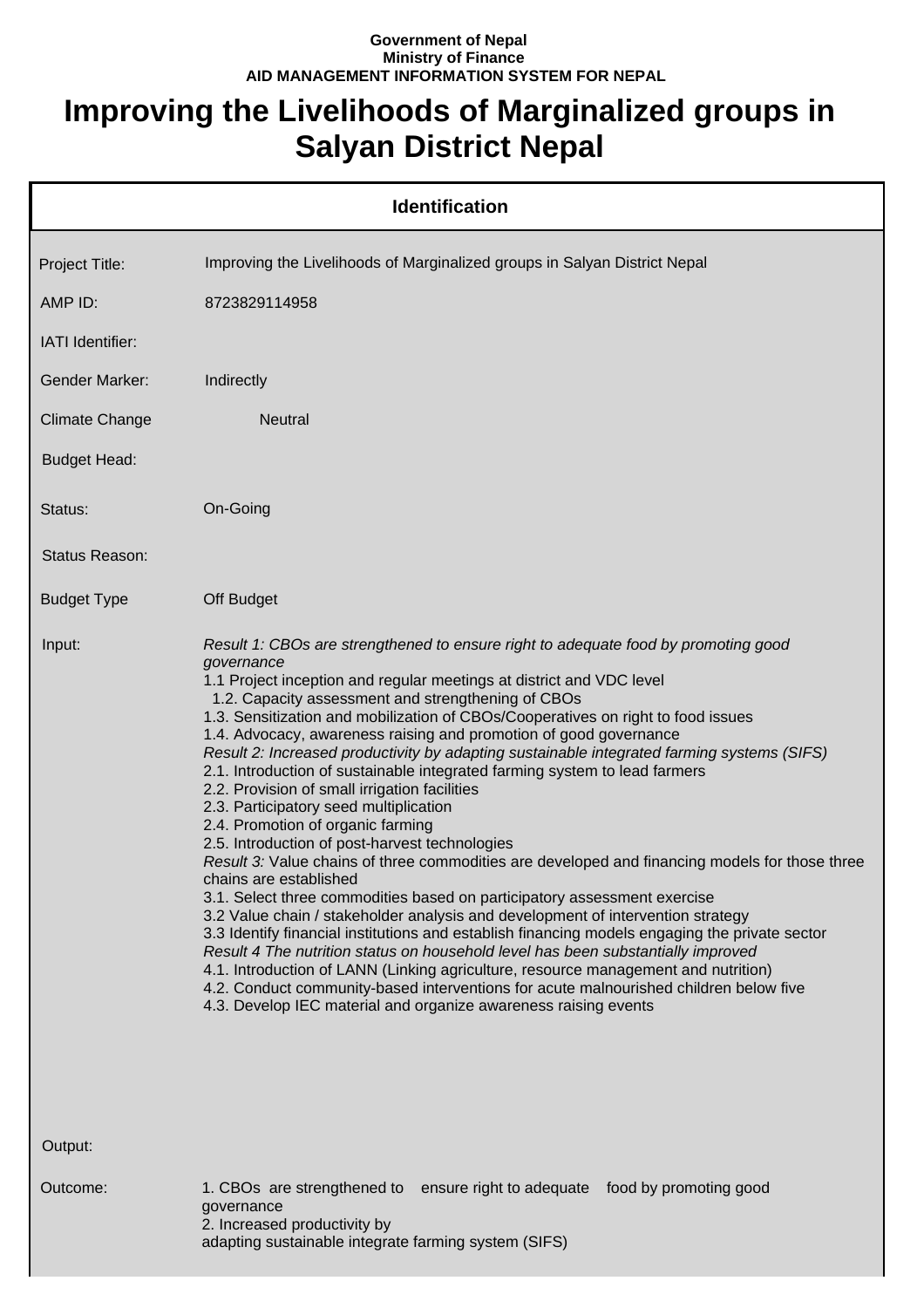|                                   | 3. Value chains of three commodities are developed and financing models for those three<br>chains are established |  |  |
|-----------------------------------|-------------------------------------------------------------------------------------------------------------------|--|--|
|                                   | 4. The nutrition status on household level has been substantially improved                                        |  |  |
| Impact:                           | Food and nutrition security has been substantially improved through enhanced livelihoods                          |  |  |
| Treasury Type:                    |                                                                                                                   |  |  |
| Humanitarian Ald:                 | No                                                                                                                |  |  |
|                                   |                                                                                                                   |  |  |
|                                   |                                                                                                                   |  |  |
|                                   |                                                                                                                   |  |  |
|                                   |                                                                                                                   |  |  |
|                                   |                                                                                                                   |  |  |
|                                   |                                                                                                                   |  |  |
|                                   |                                                                                                                   |  |  |
|                                   |                                                                                                                   |  |  |
|                                   |                                                                                                                   |  |  |
|                                   |                                                                                                                   |  |  |
|                                   |                                                                                                                   |  |  |
|                                   | <b>Planning</b>                                                                                                   |  |  |
| Date of Agreement                 | 2015-01-01                                                                                                        |  |  |
| Date of effectiveness 2015-01-01  |                                                                                                                   |  |  |
| Proposed Start Date 2015-01-01    |                                                                                                                   |  |  |
| <b>Actual Start Date</b>          | 2015-01-01                                                                                                        |  |  |
| <b>Planned Completion</b><br>Date |                                                                                                                   |  |  |

| Location                 |            |  |
|--------------------------|------------|--|
| Location                 | Percentage |  |
| Salyan (Salyan Khalanga) | 100.0%     |  |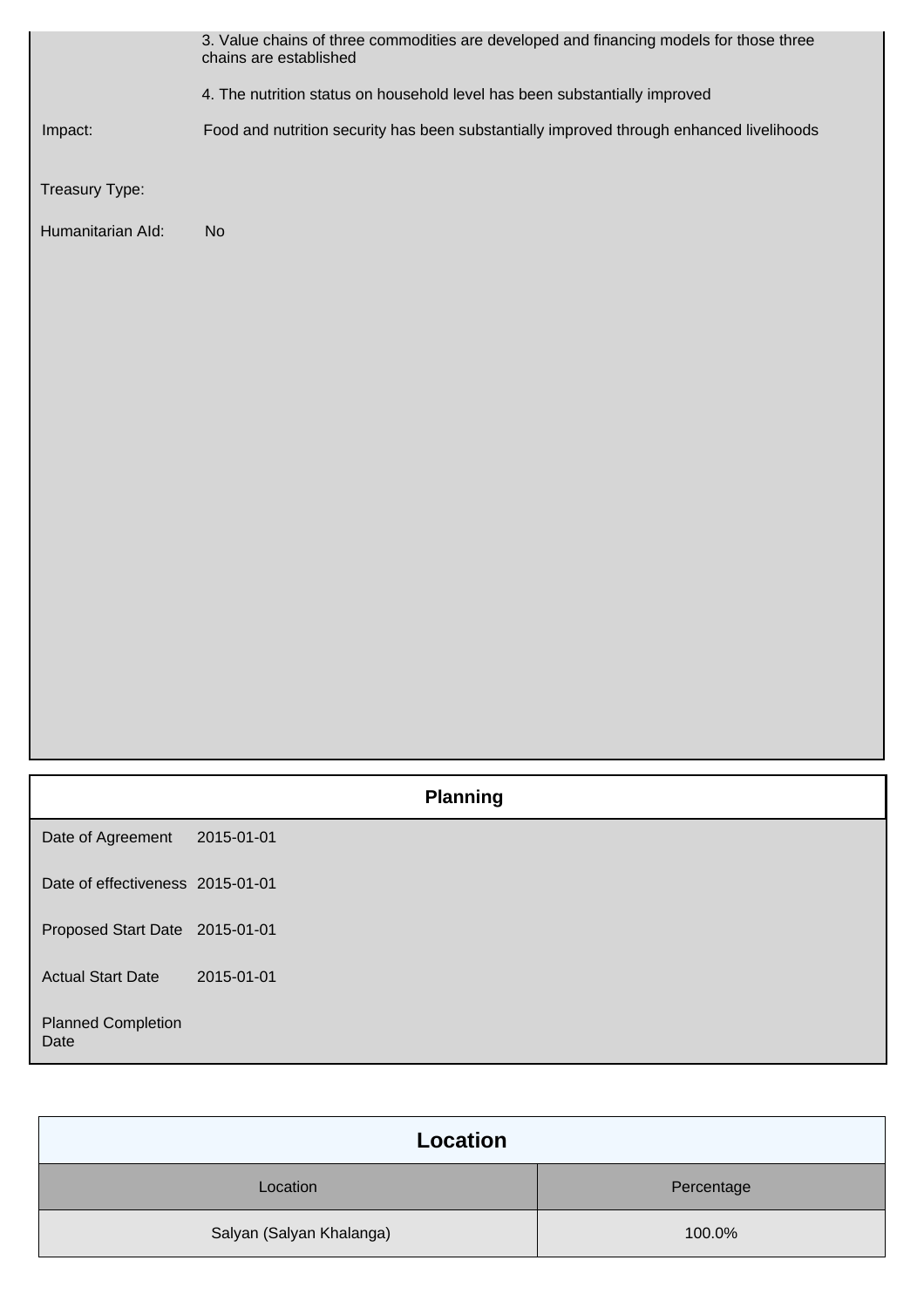| <b>National Plan</b>                                                                                                          |            |  |  |
|-------------------------------------------------------------------------------------------------------------------------------|------------|--|--|
| Program                                                                                                                       | Percentage |  |  |
| [Health and Nutrition ] [Social Development Policy ] [National Development Plan (NDP) ]                                       | $15.0\%$   |  |  |
| [Monitoring and Evaluation ] [ Good Governance and Human Rights ] [ National<br>Development Plan (NDP) ]                      | $4.0\%$    |  |  |
| Agriculture and Food Security   Macroeconomic Policy and Economic Development Policy<br>] [ National Development Plan (NDP) ] | 81.0%      |  |  |

| <b>Sector</b>                             |            |  |
|-------------------------------------------|------------|--|
| Sector                                    | Percentage |  |
| Nepal Sector Classification AGRICULTURE 0 | 50.0%      |  |
| Nepal Sector Classification LIVELIHOOD 0  | 50.0%      |  |

| <b>Implementing/Executing Agency</b>                        |        |  |  |  |
|-------------------------------------------------------------|--------|--|--|--|
| Donor                                                       |        |  |  |  |
| Federal Ministry for Economic Cooperation and Development   | 0.0%   |  |  |  |
| Deutsche Welthungerhilfe e.V                                | 0.0%   |  |  |  |
| <b>Responsible Organization</b>                             |        |  |  |  |
| Ministry of Agriculture, Land Management and Cooperatives   | 100.0% |  |  |  |
| <b>Executing Agency</b>                                     |        |  |  |  |
| Deutsche Welthungerhilfe e.V                                | 100.0% |  |  |  |
| <b>Implementing Agency</b>                                  |        |  |  |  |
| Local Initiatives for Biodiversity Research and Development | 25.0%  |  |  |  |
| Non Governmental Organisations                              | 25.0%  |  |  |  |
| <b>NGOs</b>                                                 | 50.0%  |  |  |  |

| <b>Funding</b>             |                       |                    |                               |            |                     |
|----------------------------|-----------------------|--------------------|-------------------------------|------------|---------------------|
| Transaction<br>Date        | Type of<br>Assistance | Mode of<br>Payment | Post Earthquake<br>Assistance | Commitment | <b>Disbursement</b> |
| <b>UNDISBURSED BALANCE</b> |                       |                    | null                          |            |                     |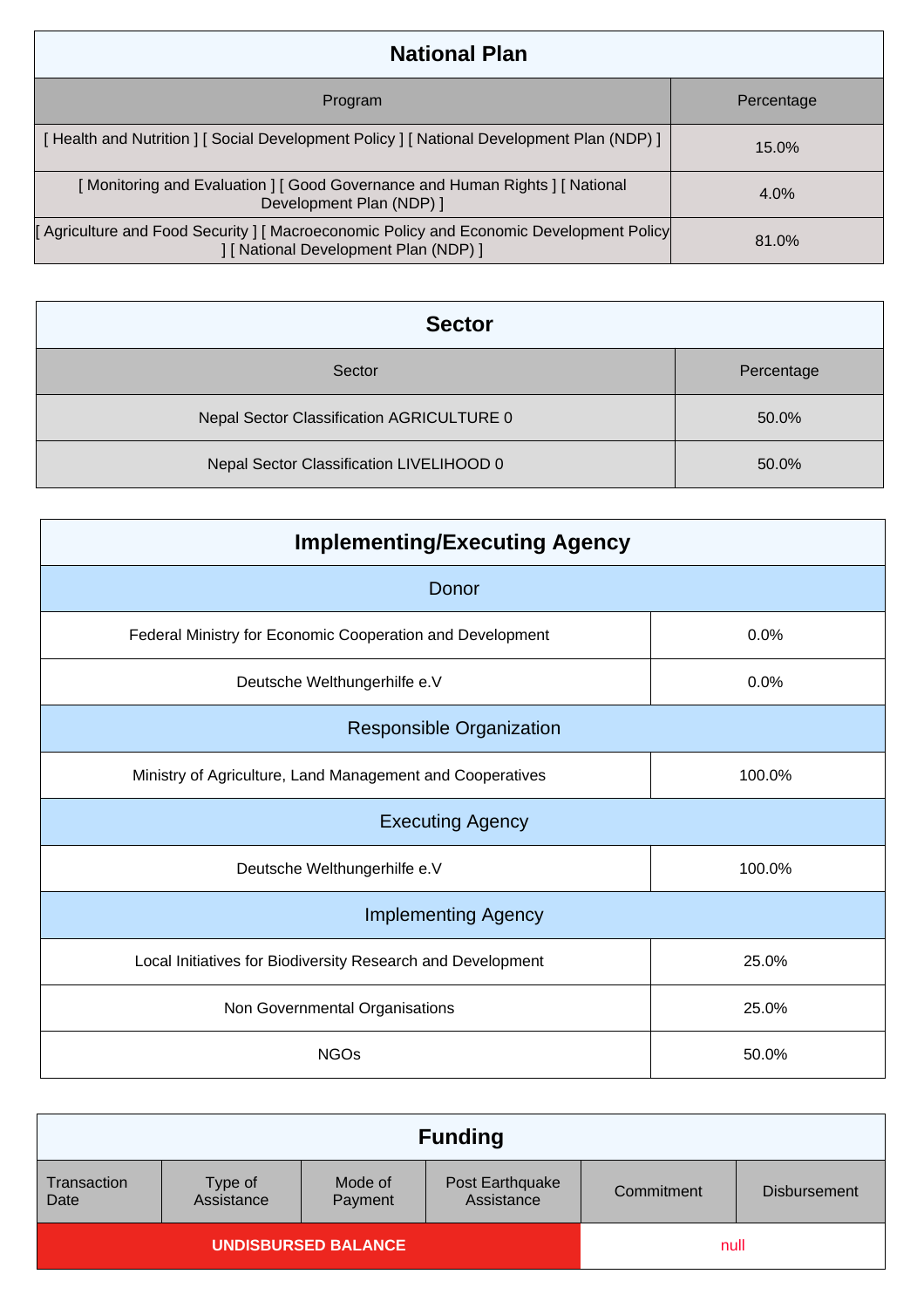| Transaction<br>Date                  | Type of<br>Assistance        | Mode of<br>Payment    | Post Earthquake<br>Assistance | Commitment | <b>Disbursement</b> |
|--------------------------------------|------------------------------|-----------------------|-------------------------------|------------|---------------------|
|                                      | Deutsche Welthungerhilfe e.V |                       |                               |            |                     |
|                                      |                              |                       | <b>Actual</b>                 |            |                     |
| 11/1/2015                            | <b>Grant Aid</b>             | <b>Direct Payment</b> | No                            | 1,443,080  | 0                   |
| 6/30/2016                            | Grant Aid                    | <b>Direct Payment</b> | No                            | Ю          | 205,724             |
| 12/31/2016                           | <b>Grant Aid</b>             | <b>Direct Payment</b> | No                            | 0          | 225,855             |
| 6/30/2017                            | <b>Grant Aid</b>             | <b>Direct Payment</b> | No                            | 0          | 276,705             |
| 12/31/2017                           | <b>Grant Aid</b>             | <b>Direct Payment</b> | No                            | 0          | 246,304             |
| 6/30/2018                            | <b>Grant Aid</b>             | <b>Direct Payment</b> | No                            | 0          | 334,484             |
| 12/31/2018                           | <b>Grant Aid</b>             | <b>Direct Payment</b> | No                            | 0          | 214,316             |
| 4/30/2019                            | <b>Grant Aid</b>             | <b>Direct Payment</b> | No                            | 0          | 104,657             |
| <b>Total</b>                         |                              |                       | 1,443,080                     | 1,608,039  |                     |
| Total (Deutsche Welthungerhilfe e.V) |                              |                       | 1,443,080                     | 1,608,039  |                     |
| <b>UNDISBURSED BALANCE</b>           |                              |                       | $-164,959$                    |            |                     |

## **Progress Achieved**

Progress Achieved:

Key Problems:

Steps Taken to Solve Problems: